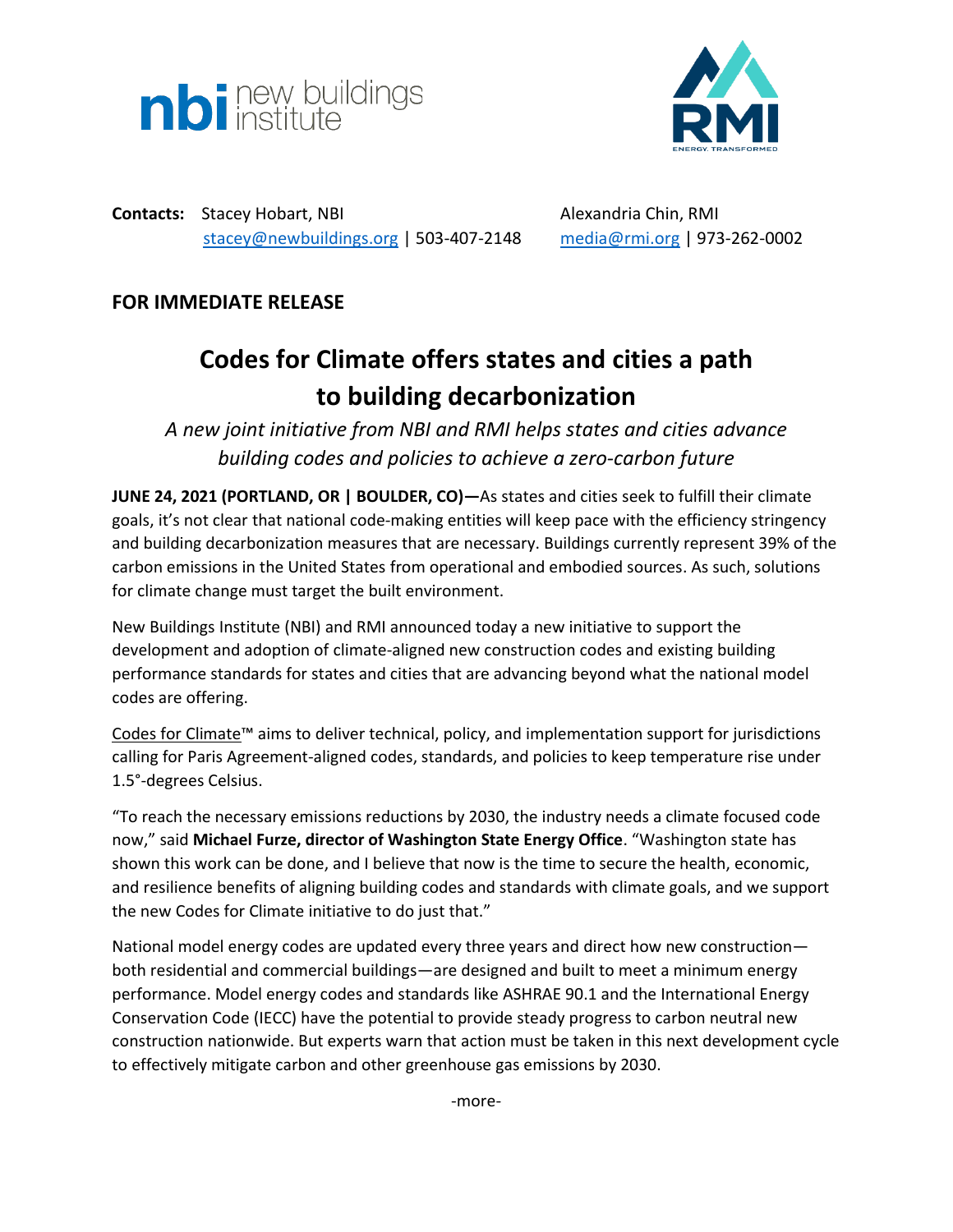## Codes for Climate Page Two

In order to accelerate much-needed action on the current cycle of building code updates, Codes for Climate will:

- work with multiple states and cities to provide the technical assistance needed to get climate-aligned codes;
- engage in the [ASHRAE](https://www.ashrae.org/about/ashrae-task-force-for-building-decarbonization) and [International Code Council](https://www.iccsafe.org/wp-content/uploads/IECC_DevelopmentCommitteeMembers_CommercialResidential_Bio.pdf?utm_medium=email&_hsmi=134484706&_hsenc=p2ANqtz-9qP4FxP1n4qEY4e8xbWR3qWo9kiSWU5iNChksJ52ERRSuvHPLgS1DSaLJmJr6zYH69jJCZ5ovgzm95W7QvWqWvd2vh7g&utm_content=134484706&utm_source=hs_email) (ICC) development processes to ensure forward progress on carbon-based outcomes for new construction and existing building renovations; and
- develop codes and policies to meet the needs of states and cities working towards carbonfree buildings.

Codes for Climate will start with new construction, where ambitious climate-aligned codes are easiest to implement and most impactful, then move to address building performance standards and other policy options that will dramatically reduce emissions from existing buildings. Using NBI's recently released *[Building Decarbonization Code](https://newbuildings.org/resource/building-decarbonization-code/)* overlay to the 2021 IECC as a starting point, code language will be developed to meet the urgency of achieving a 1.5°-degrees Celsius target in new construction by 2030.

"New construction is the low-hanging fruit in mitigating greenhouse gas emissions from the built environment," said **Jacob Corvidae, a principal at RMI in Carbon-Free Buildings**. "Getting to work now on building codes that decarbonize buildings by 2030 will give cities and states a vital nearterm tool in the climate fight."

Advances in the most recent three-year code cycle update hav[e delivered energy](https://www.energycodes.gov/development/determinations) savings--and resulting emissions reductions--of approximately 9% for residential in the IECC and 4.7 % for commercial in ASHRAE 90.1. "But this progress is neither consistent nor assured," said **NBI Director of Codes Kim Cheslak**. "We are encouraged by the actions of and are working alongside ASHRAE and the ICC to take climate change seriously, but actions of special interest groups have historically flattened progress, diverting codes from progress on the trajectory to zero," she said.

"Updated, modern, climate-aligned building codes are an essential part of the infrastructure toolkit, reducing greenhouse gas emissions from buildings, a leading, but hard to address, carbon emitter," said **Doreen Harris, president and CEO, New York State Energy Research and Development Authority (NYSERDA).** "The Codes for Climate effort will further mitigate carbon pollution and help New York achieve the greenhouse gas reductions set forth in the Climate Leadership and Community Protection Act," Harris added.

Codes for Climate is an initiative founded by NBI and RMI, nonprofit organizations working to reduce the climate impacts from the built environment through decarbonization strategies such as energy efficiency, electrification, reductions in embodied carbon and renewable generation integration. To learn more about Codes for Climate, visit [https://www.codesforclimate.org/.](https://www.codesforclimate.org/)